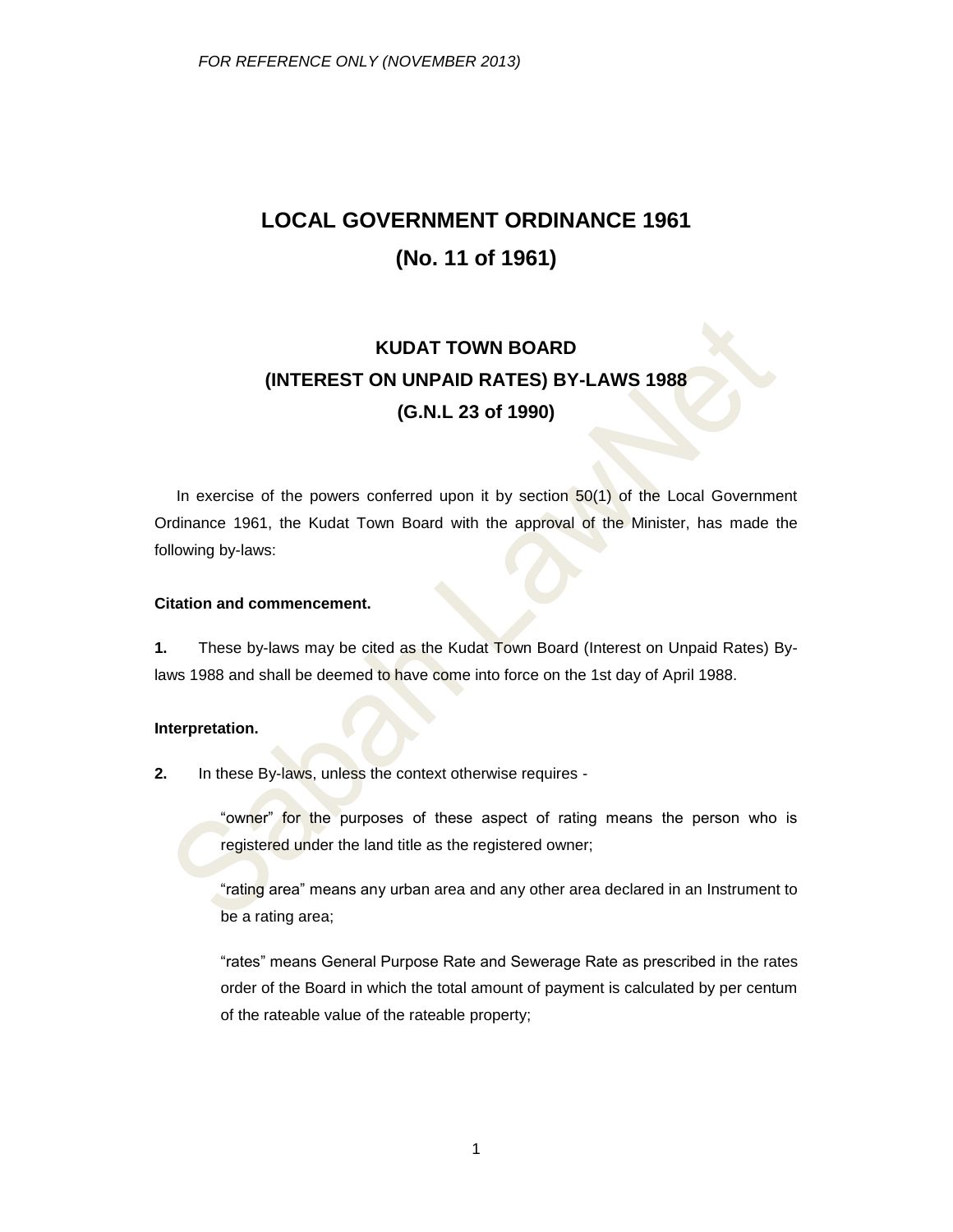"Rates Order" means an order made by the resolution of the Board with the approval of the Minister to levy rates;

"rateable property" means immovable property within any rating area as defined in the Local Government Ordinance 1961;

"rateable value" means the gross annual value of a property or herediament as defined under section 72 of the Local Government Ordinance 1961 as the rent at which any property might reasonably be expected to be at the time of valuation;

"Valuation List" means a list which contains the serial number land title number, location of the rateable property, house member, owner, occupier, type of property and rateable value.

#### **When rate becomes due and payable.**

**3.** Every rate assessed by the Board shall be payable quarterly once in every three months by the owner of rateable property at the office of the Board or other prescribed place, and shall be due any payable on the last day of each quarter on 31st day of March, 30th day of June, 30th day of September, and 31st day of December of the year without further notice.

#### **Interest charge on unpaid rates.**

**4.** When any rate remains unpaid by an owner of the rateable property after the date on which the same becomes due and payable, interest shall be charged and recovered thereon from the owner with effect from such date at the rate of two per centum per quarter.

#### **Exemption of interest charge.**

**5.** Notwithstanding anything in these By-laws contained, it shall be lawful for the Board from time and at any time to remit or exempt any interest imposed on unpaid rates on any rateable property in any case in which any part of such rateable property has been demolished or destroyed by fire:

Provided that the Board is informed by the owner, the Board may, in its absolute discretion, exempt any interest charge on any rate remaining unpaid since the date or upon